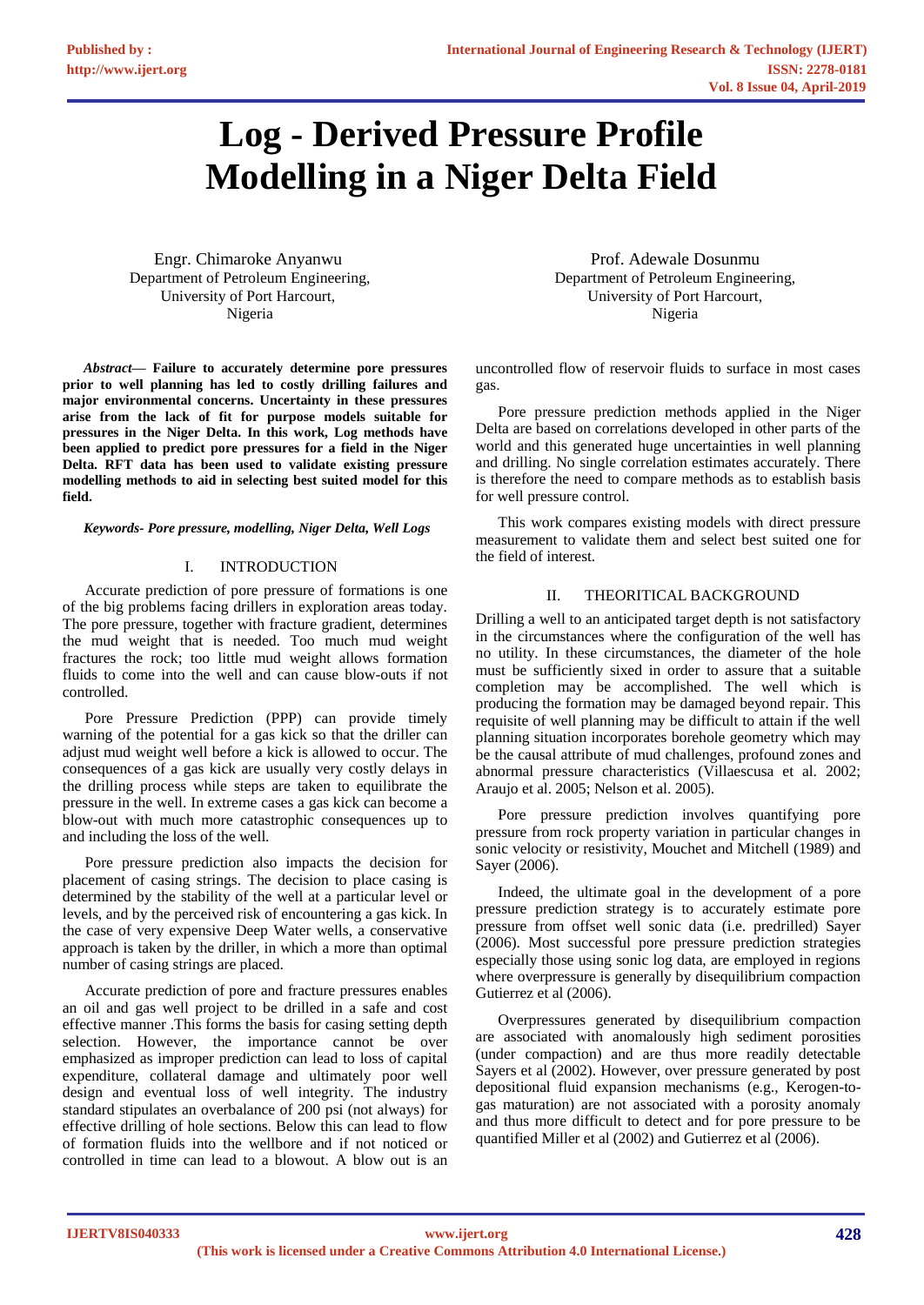## III. PORE PRESSURE PREDICTION STRATEGIES

Terzaghi (1943) developed a simple relationship between pore pressure and the effective stress of the rock. Even though his relationship was determined empirically, it was proved later that it can be derived analytically from 1-D compaction theory. Terzaghi (1943) determined pore pressure from the effective vertical stress and the overburden stress by the following relationship:

$$
P_F = \sigma_{OB} - \sigma_{EV} \tag{1}
$$

Where  $P_F$  is the pore pressure,

 $\sigma_{OB}$  is the overburden stress and

 $\sigma_{EV}$  is the effective vertical stress, all with units in *psi*.

Sayers et al (2002) used Slotnick's relationship as the normally pressured velocity for pore pressure prediction. A normal compaction trend for shale acoustic travel time with depth in the Carnarvon basin was established by fitting an exponential relationship to average acoustic travel times from 17 normally pressured wells.

$$
\Delta T_n = 225 + 391e^{-0.00106z}
$$

It has been a conventional approach to foretell pore pressure prior to the commencement of drilling activities by means of the traditional seismic stacking speeds with a conventional compaction tendency analysis as is employed by Eaton (1972)

$$
P_{pg} = OBG - (OBG - P_{ng}) \left(\frac{\Delta t_n}{\Delta t}\right)^3
$$

where  $\Delta$ tn is the sonic transit time for normally pressured sales obtained by extrapolating normal trends;  $\Delta t$  is actual well log data.

Zhang {2005) presented Bowers method for pore pressure prediction as follows

$$
p = \sigma_V - \left(\frac{v_p - v_{ml}}{A}\right)^{\frac{1}{\beta}}
$$
4

Where for Gulf of mexico A ranges from 19 to 20 and B from 0.7 to 0.75; vp and vml are compressional and mudline travel velocities in ft/sec.

In the past few decades, the oil exploration and exploitation organizations which have operated in the Niger Delta have effectively applied the pore pressure forecasting in order to plan cost avoidant aspects and to apply hazard avoidant measures. Notwithstanding, the pressure formations have the aspect of being challenging in their accurate assessment in the presence of the existence of unusual pressures. The technologies which influence pore pressure prediction are experiencing continuous improvement. The aspects of novel computer technologies, new formulas, new seismic prediction paradigms and deep water boring have assertively influenced the aspect of well planning (Chukwuma et al. 2013; Francis 2013).

# IV. PRESSURE DETERMINATION FOR NIGER DELTA FIELD

The poor nature of the data as a result of poor logging practices presented a challenge to its interpretation. However with careful analytical procedures based on field experiences and theoretical background a pore pressure profile was established both by Sonic and resistivity methods.

The shales have been identified and delineated using the gamma ray data by providing a flexible benchmark that gives the shale baseline. Since Gamma ray tracks range between 0 to 150, a benchmark of 75 was used to delineate the sands and sieve off the data as shale established pore pressures are more reliable. However on plotting this new shale zone resistivity the log showed much noise such that it was difficult to identify a good expected trend for abnormal pressure determination. More so the trend showed a right oriented elbow instead of left as is conventional in resistivity logs (Fig. 1).

To handle this occurrence, further delineation was conducted to identify zones of clean shales by raising the benchmark to 100 gAPI (fig. 2). While this value is not conventional, however based on field experiences a good shale can be identified in this range.



Fig. 1. Resitivity Data for pressure prediction

a.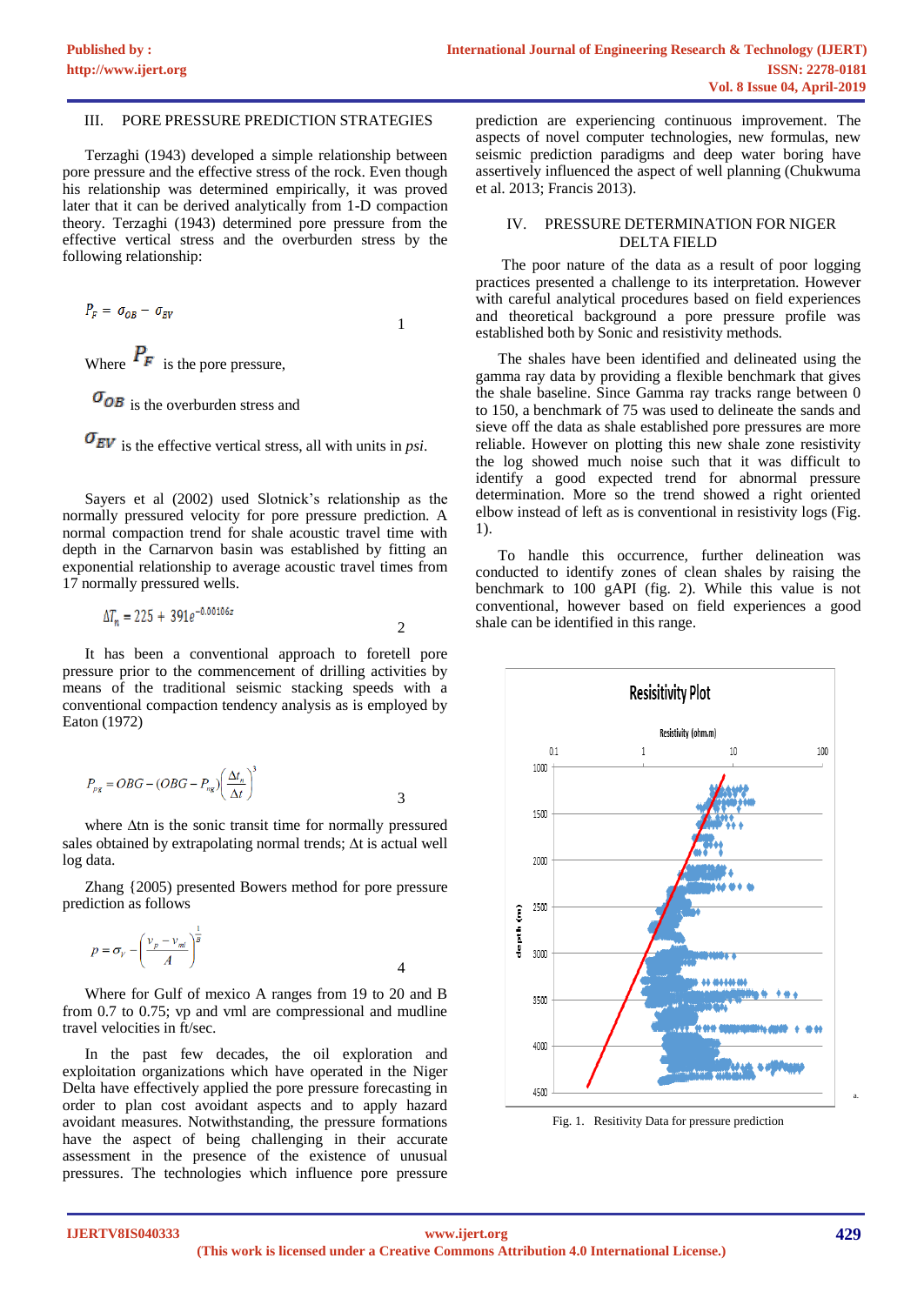

Fig. 2. Gamma Ray Log Benchmark

In the placement of the normal pressure trendline, possible trends were studied carefully as more than 1 spot was identified. The new benchmark has led to removal of more intervals leaving most of the deeper zones as tentative region for placement of trendline. The decision to go this way is established by plotting the spontaneous Potential which is expected to explain the opposite trend of resistivity observed earlier.

The SP showed that these shallow intervals are high salinity zones and as such instead of compaction to be the only contribution to resistivity recorded, the salinity caused and increase in instead of decrease in shale resistivity.



Fig. 3. SP logs showing high salinity zones

Based on this it was concluded that region of cleaner shales where the trendline must be placed is much deeper. Also the fact that some of the data presented here have been truncated and does not reflect a full well measurement to TD, points to the fact that more direct measurement (e.g. MDT, RFT, Kick, etc) is needed to verify what is obtainable. The trend line and the Rshale as well as Rnormal used to obtain the Eatons Pore pressure gradient in psi/ft have been presented here. Also, the sonic data from the set of intervals used in plotting the resistivity logs where maintained in determining the sonic plot as well as the normal trend line. The pressure profiles from both sonic and resistivity methods have been presented here and compared side by side for validation purposes. Since formation water sampling data or saturation data was not available for this work, the water resistivity method was applied to determine water density.

With maximum SP determined the depth corresponding to this zone was identified and required resitivities including Total Resistivity, Rt, Mud Filterate resitvity, Rmf, and temperature conversions and corrrections performed for the depth of interest. Previous temperature logs run on this field show an average of 0.78 DEG/100 ft and hence coupled with standard temperatures, the formation temperatures have been determined and presented here as well.

The table below shows a summary of the water density determination calculations. Standard petrophyics charts approved by industry where also used as well to arrive at the values presented.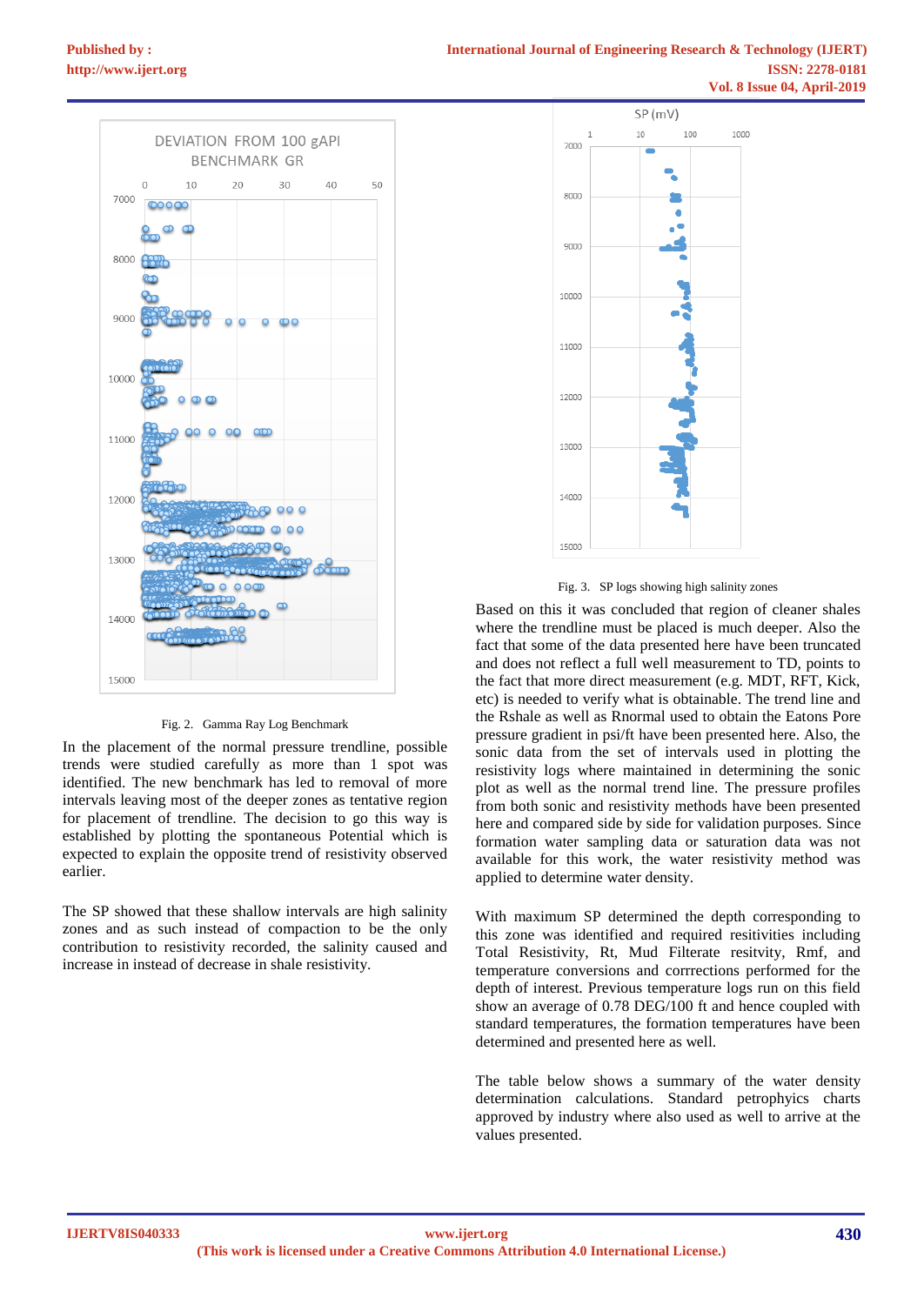#### TABLE I. WATER GRADIENT DETERMINATION

| DEPTH INTERVAL, FT                                     | 20      | 14370        | 14390 |
|--------------------------------------------------------|---------|--------------|-------|
| AVE. SP MAX, mV                                        | 82.01   |              |       |
| <b>DEPTH @ MAX SP</b>                                  | 14385   | ft           |       |
| <b>AVERGE FORMATION</b><br><b>TEMP @ 80 DEG/100 FT</b> | 0.8     | $deg/100$ ft |       |
| <b>RESITIVITY @ MAX SP</b>                             | 1.7017  |              |       |
| Rmf @ 239.1 F =                                        | 0.12    |              |       |
| formation temp C                                       | 115.1   | C            |       |
| formation temp F                                       | 239.1   | $\mathbf{F}$ |       |
|                                                        |         |              |       |
| from chart 4 $Rmf/Rw =$                                | 20      |              |       |
| $Rwe =$                                                | 0.006   |              |       |
| $Rw$ from chart using $Rwe =$                          | 0.011   |              |       |
| NACL PPM @ 239.14 F and<br>$0.011$ ohm-m               | 200,000 | ppm          |       |
|                                                        | 0.99    | g/cc         |       |
| normal hydrostatic<br>$GRAPH =$                        | 0.43    | Psi/ft       |       |

# TABLE II. LOG DERIVED PORE PRESSURES

| <b>DEPTH</b> | RES. Pp.<br>(psi) | <b>DEPTH</b><br>ft. | <b>SONIC</b><br>Pp.<br>(psi) | <b>BOWERS</b><br>Pp. (psi) |
|--------------|-------------------|---------------------|------------------------------|----------------------------|
| 12430        | 8329.71           | 12,464              | 7,782                        | 9,010                      |
| 12850        | 8285.00           | 13,120              | 7,924                        | 8,979                      |
| 13099        | 8860.78           | 13,418              | 8,200                        | 11,027                     |
| 13424        | 9255.17           | 13,612              | 8,758                        | 11,464                     |
| 13615        | 10270.07          | 13,914              | 8,765                        | 11,543                     |
| 13920        | 10390.75          | 14,347              | 9,225                        | 12,801                     |

# PRESSURES [psi] 9,000 10,000 11,000 12,000 13,000 14,000 15,000 7,000 8,000 6,000  $12000$ 12,500 13,000 13,500 14,000 14,500 15,000 SONIC Pp. (psi) • BOWERS Pp. (psi) Linear (SONIC Pp. (psi)) RES. Pp. (psi)  $\circ$ Linear (BOWERS Pp. (psi)) Linear (RES. Pp. (psi))

Fig. 4. Derived Pore Pressure Profiles





Fig. 5. Validation of Pressures with RFT data

The RFT data presented was measured at the sand face of reservoir sections and extrapolated to identify trends. Pore pressure predictions from resistivity plots show more accurate consistency than others. This could be attributed to the fact the resitivity logs recognize pressure changes due to both change in pore volume as well as chemical changes in formation fluids.